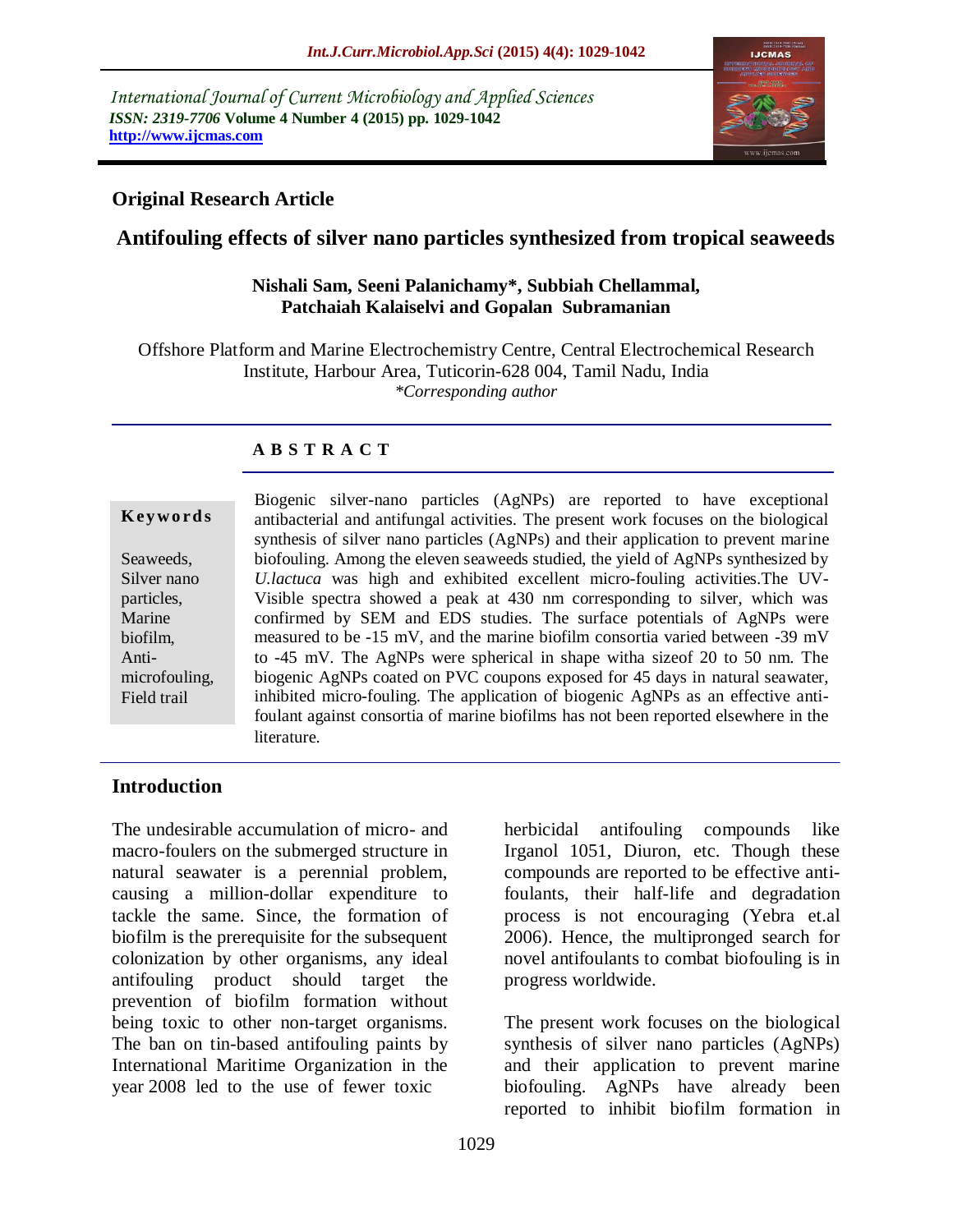medical devices (Hee-Jin Park et.al 2013). AgNPs have high affinity towards microbial cell membrane than many other metal nanoparticles (Ivan Sondi et.al 2004). Though the silver ion possesses antimicrobial activity, it easily gets deactivated by precipitating as silver chloride in the marine environment. Nano silver in zerovalent form, acts as a betteralternative for ionic silver (Silver et.al 2006), (Russell et.al 1994)as well as nano silver is less toxic to higher animals (Melaiye et.al 2005). Though AgNPs can be synthesized by means of chemical methods, it requires the addition of reducing and stabilizing agents (Zaheeret.al 2011). However, whensynthesized biologicalit does not require any external stabilizing agents and is less time consuming too.

Marine natural products, like seaweeds (Rajesh et.al 2012), sponges (Inbakandan et.al 2013),and mangrove plants (Gnanadesigan et.al 2012), have the ability to reduce metallic silver to AgNPs. The biogenic AgNPs have a wide range of applications like antibacterial (Hajipour et.al 2012) and antifungal agents (Kumar et.al 2013).Poly-phenols, proteins, and other active phytochemical in the seaweeds have the ability to reduce and stabilize noble metals like silver, gold, platinum, and lead (Devi et.al 2012). The application of metal nanoparticles to prevent marine biofilm formation is scarce. Though biofouling occurs in any material immersed in natural seawater, there is a substrate-specific variation in fouling load (Palanichamy et.al 2012). The most commonly used material in the seawater includes, concrete for the building of marine structures, mild steel in power plant cooling systems, PVC and stainless steel, in oceanographic research equipment, aquaculture cages, and ship hulls, wood in boats. These materials are highly subjected to fouling communities and

cause severe technical problems and environmental issues.

An effective antifoulant should inhibit biofouling in all the materials used in the marine atmosphere. Hence, it is essential to study the effect of antifouling product against microbial consortia from different materials. The biofilm consortia from materials, like concrete, wood, SS-316, mild steel and PVC, are isolated and the effect of AgNPs on the same has been reported in this study. The application of biogenic AgNPs as an effective anti-micro-fouling agent against marine biofilm consortia has not been reported elsewhere in the literature barring the work of (Inbakandan et.al 2013) and (Ramkumar et.al 2014). Further, all the work done so far has concentrated on the antibacterial activity of biogenic AgNPs against pure cultures of biofilm forming bacteria. In nature, biofilm is composed of varieties of bacteria, belonging to both gram-positive and gram-negative bacteria. The growth of gram-negative bacteria was more profoundly inhibited by the AgNPs than that of the gram-positive bacteria (Amanulla et.al 2010).Inbakandan et.al 2013 demonstrated the species-to-species variation in the antibacterial activity of AgNPs synthesized from sponges.Therefore, for effective control of both micro- and macro-fouling, the antifoulant should have a broad spectrum of anti-microfouling property. This report is a novel approach which carries the application of biogenic AgNPs to field testing in natural seawater.

### **Materials and methods**

# **Collection of seaweeds**

The brown seaweeds, *Acanthophora najardiformis, Sargassum wightii, Padina boergesenii,* the red seaweeds*, Gracilaria corticata, Kappaphycus alvarazii* and the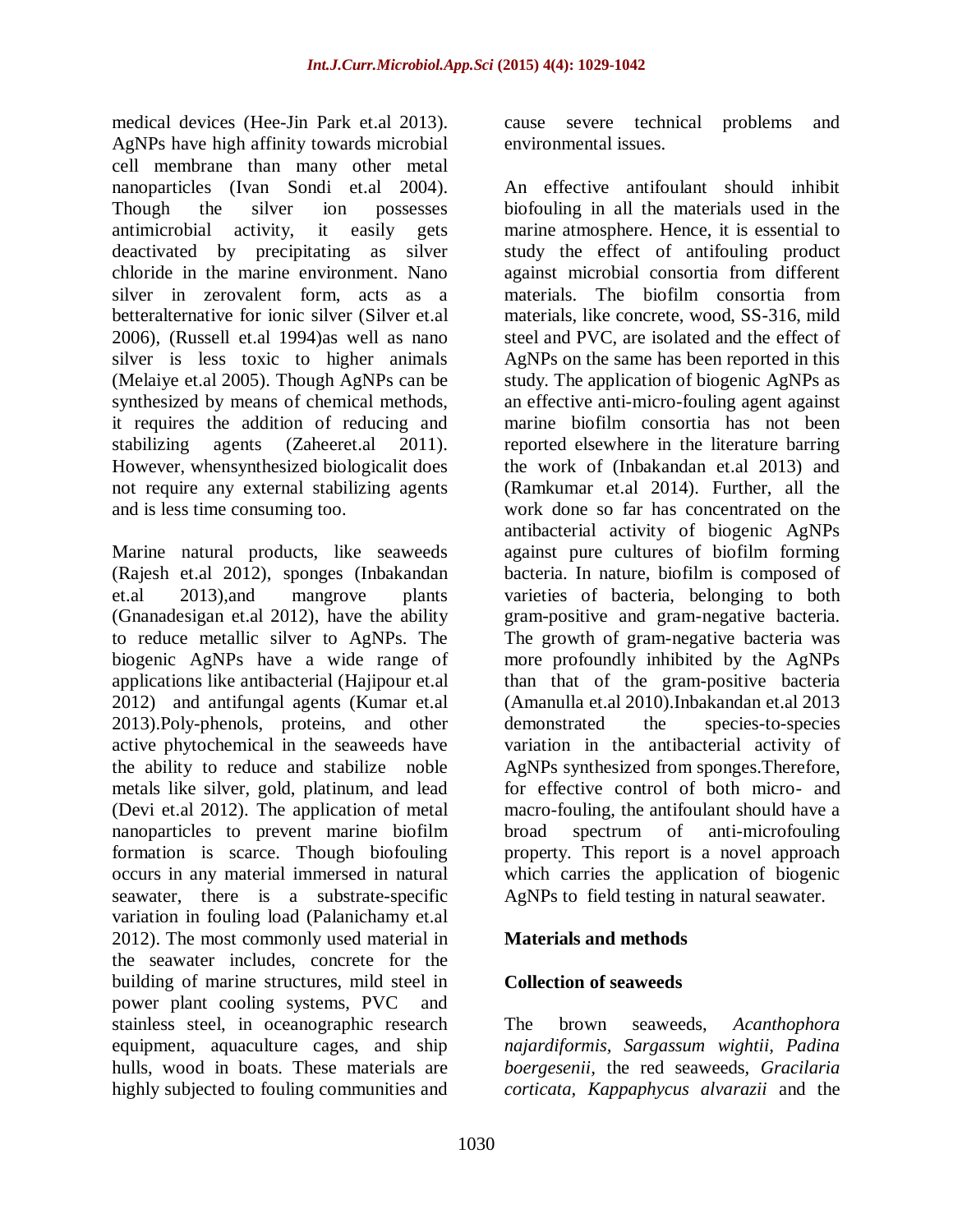green seaweeds *Caulerpa peltata, Gracilaria edulis, Ulva reticulata, Caulerpa scalpelliforms, Ulva lactuca,*  and*Enteromorpha intestinalis* were collected from hare island (8°46'25.9"N 78°11'16.1"E), Tuticorin, India. The seaweeds were washed with tap water to remove the debris, epi-fauna, and flora, followed by a final rinse with doubledistilled water, and wereshade dried at room temperature for a fortnight.

#### **Preparation of aqueous seaweed extract**

The dried seaweeds were coarsely ground and cleaned three times in an ultra-sonicator bath to remove the free salts and other debris. These seaweeds were then blotted dry using filter paper and were air dried. One gram of powdered seaweed was added to 100 ml of de-ionized water,was heated, and was maintained at  $60^{\circ}$ C for 20 minutes. The aqueous extract thus prepared was filtered using Whatmann no 1 filter paper, and the filtrate was used for the synthesis of biogenic AgNPs.Meanwhile; 100 ml of aqueous extracts was prepared separately and concentrated using a rotary evaporator, and was freeze dried to make it as a fine powder.The dried aqueous extract powder was used for antimicrobial and antimicrofouling studies.

### **Biosynthesis of silver-nano particles (AgNPs)**

Biogenic AgNPs were prepared by following the method adopted by( Kumar et.al 2013) with minor modifications. The prepared aqueous seaweed extract was mixed with 250 µl of 1 M silver nitrate (Merck) solution and maintained at,  $60\text{ °C}$ for 20 minutes. The reaction mixture was then left at room temperature for 24 h for the reduction and stabilization of silver ions to occur. After the development of dark-brown

color, the solution was centrifuged at 10000 rpm for 10 minutes. The pellet, thus formed was rinsed and centrifuged thrice by replacing the supernatant with de-ionized water. The pellet was then rinsed with extra pure acetone, and was air dried to make it as a fine powder. The pellet was later mixed with double-distilled water to attain the required concentration.The control solution was prepared by adding 250 µl of 1 M silver nitrate in 100 ml of de-ionized water.

#### **Isolation And Identification Of Marine Biofilm Bacteria**

Coupons of different materials like SS-316, mild steel, PVC, and natural materials,like wood and concrete, were immersed into the seawater below the CECRI's offshore platform at Tuticorin  $(8^08^{\prime}N; 78^{\prime}13^{\prime}E)$  for a period of seven days. Using sterilized cotton, identical area of 1 cm<sup>2</sup> from each material was swabbed, collected in sterilized seawater, and cultured in nutrient broth (Hi-Media) prepared using sterilized seawater. The marine biofilm consortia from different materials were maintained with uniform agitation (150 rpm) at  $37^{\circ}$ C for 24 h. The marine bio-film culture broth was then serially diluted and plated on Zobell marine agar (Hi-Media) and was incubated at  $37^0C$ for 24-48 h. The bacterial population was enumerated, and the morphologically distinct colonies were isolated. The strains were physiologically characterized by the methods described by (Simbert et.al 1997) and (Sneath et al. 1986).

### **Antimicrobial effects of biogenic AgNPs and Aqueous seaweed extracts**

To assess the antimicrobial activity of biogenic AgNPs and aqueous seaweed extract, the disc diffusion method was followed. The sterile discs were loaded with 50 µgof aqueous extracts, biogenic AgNPs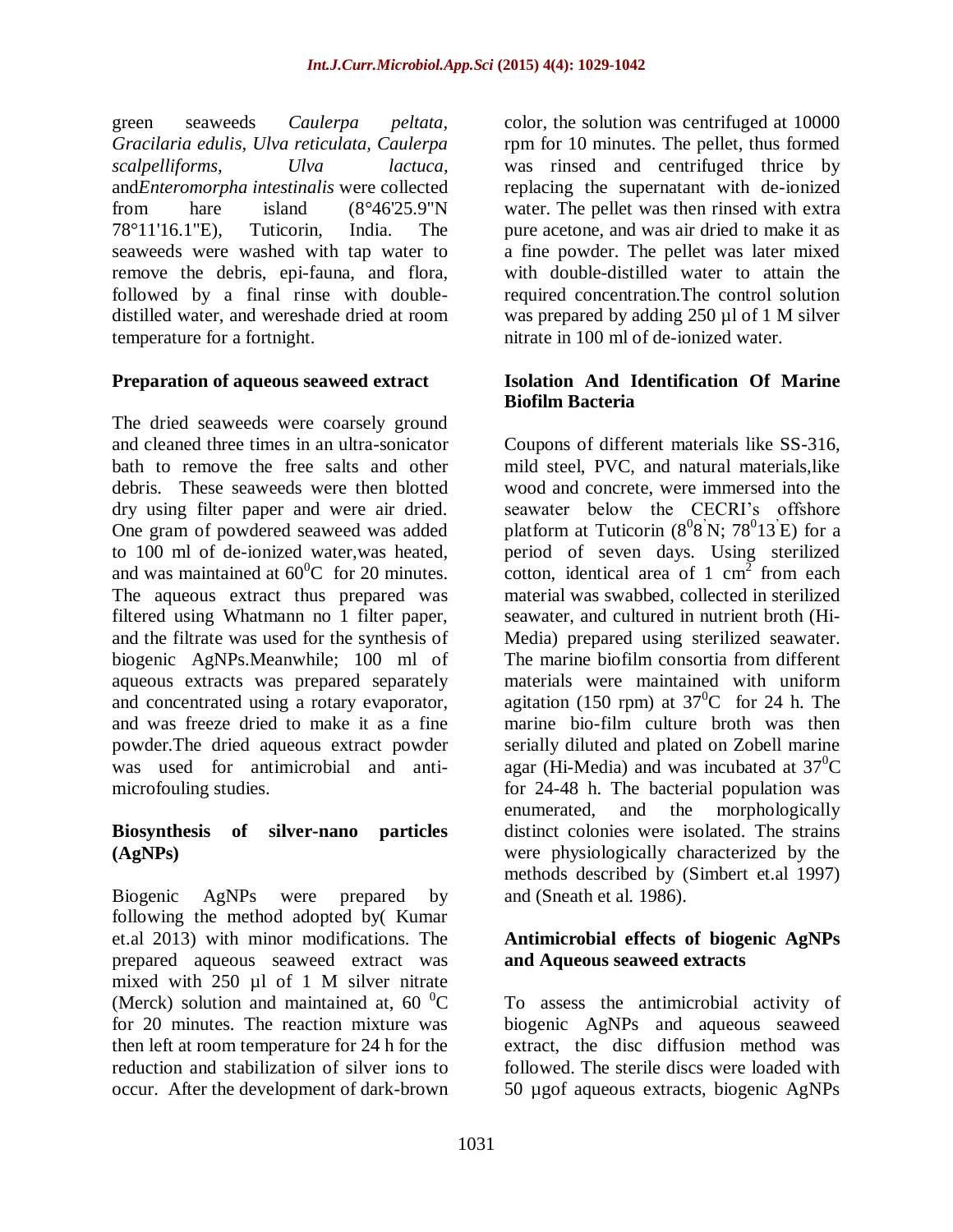and50 µlcontrol solution. The discs were thenplaced on Mueller Hinton agar (Hi-Media) plates cultured with marine biofilm consortia from different materials, having the population of  $10^6$  CFU/ml and incubated for  $24$  h for  $37^{\circ}$ C. The clear zones around the discs were measured from the edge of the disc to the edge of the zone.

The microbicidal effects of biogenic AgNPs were studied by measuring optical density (OD) using a UV-Visible spectrophotometer (Shimadzu UV 1800). To the various aliquots of 10 ml, sterile nutrient broth (Hi-Media), 100 µgof aqueous extracts, biogenic AgNPs,and 100µlcontrol solution were mixed with 100 µl of culture broth containing marine bio-film consortia. The control broth was cultured only with the marine bio-film consortia. Optical densities of both control and test systems were measured after 24 h at 600 nm.

### **Anti-microfouling activity of biogenic AgNPs**

Anti-microfouling effects of biogenic silver nano particles were studied using an Epifluorescence microscope (80i Nikon). The sterilized SS-316, PVC, and mild steel coupons were placed in a beaker containing 100 ml of nutrient broth (Hi-Media) prepared using sterile seawater. To the beakers, 100 µg of synthesized AgNPs and 1 ml broth cultures of marine bio-film consortia from SS-316, PVC, and mild steel were added and kept in an orbital shaker at 150 rpm for 24 h.

Simultaneously,the control systems were maintained without AgNPs. The coupons for Epi-fluorescence microscopy studies were first gently rinsed in autoclaved sterilized seawater to remove the loosely adherent cells and debris if any. The coupons were then fixed in 3% glutaraldehyde for an hour and stained with acridine orange dye and

were examined under UV excitation, using the filter type C-FL Epi-FL and filter block type B-2A in conjunction with a calibrated eye piece reticule. Acridine orange stained live cells, were green and dead cells, were orange. Images were captured using a Nikon eclipse 80i fluorescence microscope. Randomly chosen fields were photographed using  $20 \text{ X}$  objectives  $(400 \text{ X})$ magnifications) on an Evolution MP camera.

# **Characterization of biogenic AgNPs**

The bio-reduction of silver nitrate to AgNPs after 24 h was monitored using a UV-Visible spectrophotometer (Shimadzu UV 1800). The powdered pellet was coated thoroughly in a carbon coated copper grid, and the presence of the AgNPs was examined under a scanning electron microscope (SEM) (Vega 3 Tescan) at different magnifications.The elemental composition was monitored using EDS (Bruker quantae). The exact size of the AgNPs was obtained using a transmission electron microscope (TEM) (FEI,- Tecnai 20 G2). The surface potentialof AgNPs and biofilms were measured using the zeta potentiometer(Malvern zeta sizer nano-ZS). FT-IR analysis (Bruker Tensor 27 FTIR spectrophotometer) was carried out to study the predominant functional groups present in the aqueous extract.

### **Field trail**

The biogenic AgNPs, 5 mg,were incorporated with 5 ml of acrylic resin using an ultra sonicator and coated on a PVC coupon of 2"x3" Size and a PVC coupon, coated only with acrylic resin served as the control. Both the coupons were mounted on a wooden raft and exposed to natural seawater for 45 days below the CSIR-CECRI's Offshore Platform in Tuticorin.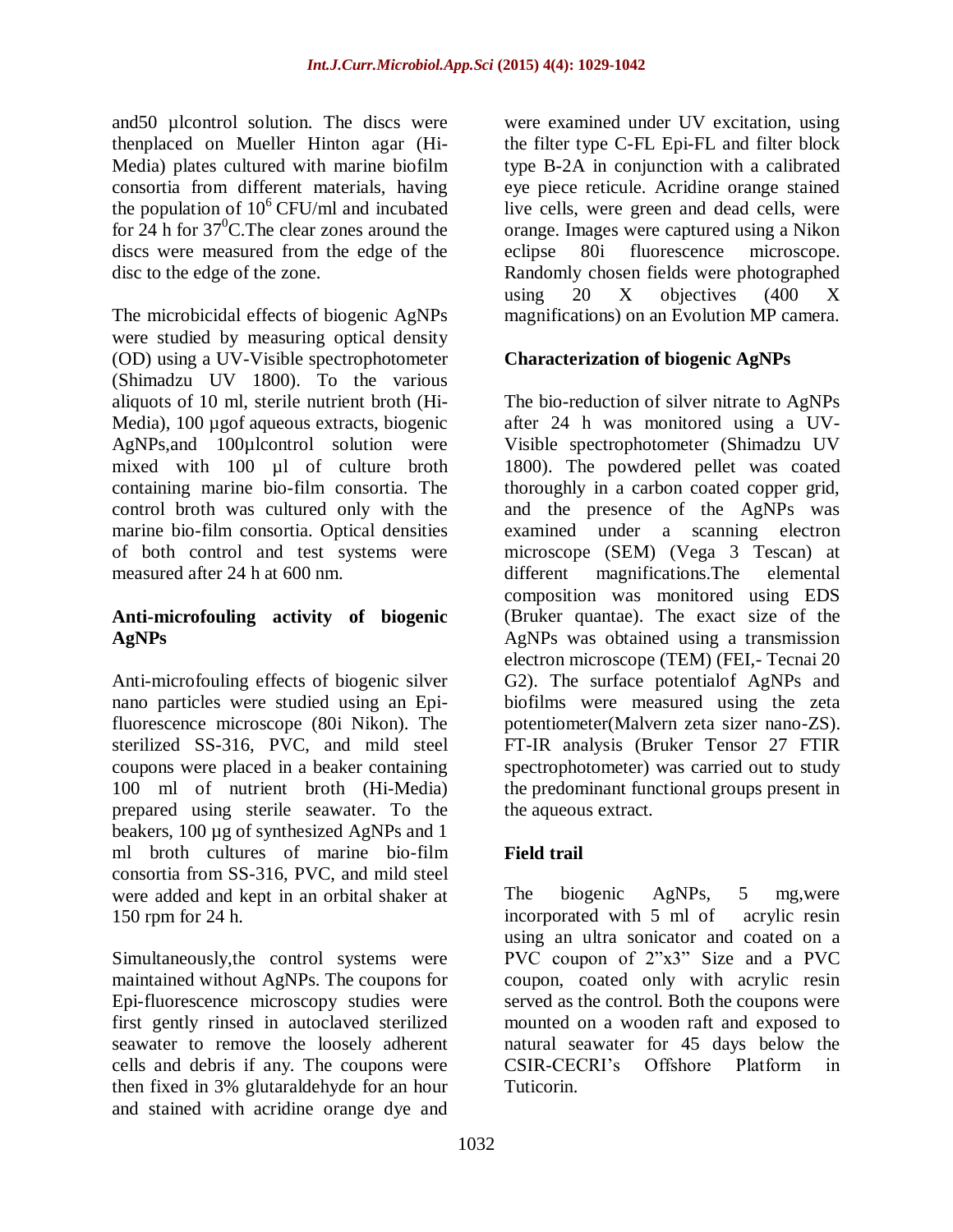# **Toxicity studies**

Toxicity studies were performed in a static bioassay system using freshly hatched brine shrimp, *Artemia salina*. In the test system 15 nos of brine shrimp larvae were cultured in 50 ml of filtered seawater containing50 µg of AgNPs. In the control system was served only withseawater. The number of survivors, dead and immobile, in both the systems was observed on an hourly basis. The assay was performed in triplicate, and the mean value was noted.

# **Result and Discussion**

### **Synthesis of Biogenic AgNPs particles**

In the present study, all the seaweeds were able to synthesize AgNPs with variations in the color intensity with respect to time. It is well known that AgNPs exhibit brown color in water (Sastry et.al 1998) which is attributed to the excitation of surface plasmon vibrations in metal nanoparticles. The formation of dark-brown color after the addition of silver nitrate to the aqueous seaweed solution is believed to be due to the synthesis of AgNPs. This is further confirmed by UV-Visible spectral peak (Fig 1) at 430 nm corresponding to the surface plasmon resonance of the silver nano particles (Sastry et.al 1998).

### **Bacteria in the marine biofilm consortia**

The predominant bacterial colonies from all the materials were identified to be *Pseudomonas sp., Flavobacterium sp., Aeromonas sp., Micrococcus sp., Cornybacterium sp.,* and *Achromobacter sp*.Total bacterial population from wood, PVC, mild steel, concrete, and stainless steel coupons was found to be  $20x10^5$ ,  $14x10^6$ ,  $17x10^6$ , 20  $x10^6$ , and  $15x$   $10^5$  per cm<sup>2</sup>, respectively.

### **Antimicrobial effects of biogenic AgNPs**

The degrees of the antimicrobial activities of AgNPs synthesized by various seaweeds are illustrated in Fig. 2.Among the seaweeds studied, the AgNPs synthesized by *U.lactuca* showed the highest zone of inhibition against marine biofilm consortia isolated from different materials. Furthermore, the yield of AgNPs synthesized by *U.lactuca* was high among all seaweeds. Hence, *U.lactuca* was chosen as the best candidate species and was used for characterization and antifouling studies.

Further, AgNPs from green seaweeds showed good anti-microbial activity as compared to the brown and red seaweeds against marine bio-film consortia**.** This report is the first of its kind that no literature is available to compare the antimicrobial activity of AgNPs synthesized from seaweeds against the consortia of marine bio-film bacteria.

Microbicidal effect of biogenic AgNPs is presented in Fig.3. The synthesized AgNPs from *U.lactuca* showed an excellent microbicidal effect against biofilm consortia from all materials. The microbial population from SS-316, PVC, mild steel, wood, and concrete was reduced to 95-99%. The aqueous extracts showed the least inhibitory effects against the marine biofilm consortia of PVC, mild steel, and wood. Similarly, (Inbakandan et.al 2013) reported the bactericidal effect of silver nano particles synthesized from the marine sponge against different species of marine biofilm forming bacteria. The reduction of bacterial population is attributed to the effect of AgNPs.

The application of AgNPs in a wide range of products as a powerful antibacterial agent has been well recognized (Susan et.al 2009).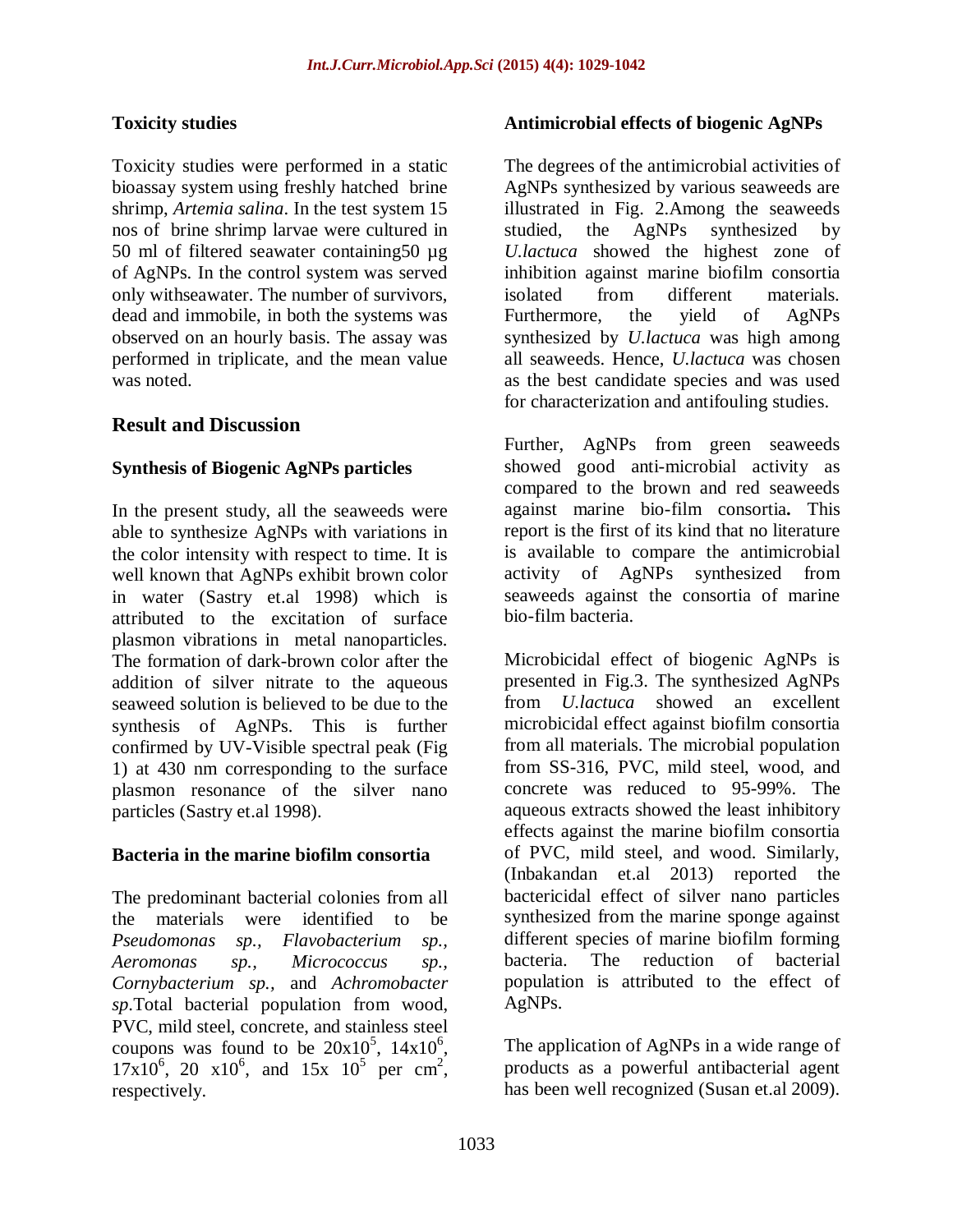The mode of action is still in debate (Kittleret.al 2010). Different views have been proposed, surface area could be one of the main factors in nanoparticles toxicity (Johnston et.al 2010) andthe adhesion of nanoparticles to the bacterial surface, altering the membrane properties (Wong et.al 2010).

The small size and extremely large surface area of nanoparticles enable them to a make strong contact with the surface of microorganisms. However, the direct particle-specific antibacterial activity of nanosilver has also been ruled out specifying that silver ions are definitive molecular toxicants (Xiu et.al 2012).

It was also postulated that the antibacterial activity of silver ions is caused by the synergistic effect between the binding of silver ions to the cell wall, their uptake and subsequent accumulation in the cell, and their interference with critical biomolecules within the cell (Samberg et.al 2011).

# **Anti-microfouling effects of biogenic AgNPs**

The anti-microfouling effect of AgNPs is shown in the (Fig. 4). Micro-fouling was found to be appreciable in the control coupons of PVC, mild steel, and SS-316, indicating the uninterrupted biofilm formation; while in the AgNPs treated systems,a very negligible amount of bio-film formation could be observed indicating the anti-microfouling effects of AgNPs. Similarly, (Inbakandan et.al 2013) has demonstrated the anti-microfouling effects of AgNPs by crystal violet staining method against different biofilm bacteria.

# **Characterization of biogenic AgNPs**

The images of SEM studies showed the presence of nano-sized particles, which were

confirmed as AgNPs by the EDS data (Fig. 5). According to TEM, the morphology of biogenic AgNPs was observed to be spherical with an average size of 25 nm (Fig. 6). It is evident from the Fig. 6 that all the silver nano particles were not agglomerated; thereby, they render more reactive surfaces. According to (Inbakandan et.al 2013), silver nano particles sizing between 14 to 34 nm will enhance the contact area by  $10^9$ . The surface potential measurements disclosed that the biogenic AgNPs are highly stable with a value of  $-15$ mV , whereas the surface potential of marine biofilm was ranging between -39 mV to -45 mV. The difference in the surface potential will also enhance the attachment of biogenic AgNPs with marine biofilm. The qualitative phytochemical analysis of *U.lactuca* revealed the presence of saponins, alkaloids, flavonoids, sterols, tannins, and terpenoids. From the FT-IR studies of *U.lactuca*, the IR bands at 3418 cm<sup>-1</sup>, 2922.59 cm<sup>-1</sup>,2849 cm<sup>-</sup> <sup>1</sup>,1634 cm<sup>-1</sup>, 1425 cm<sup>-1</sup>,1118 cm<sup>-1</sup> and 621 cm<sup>-1</sup> correspond to the functional groups like alcohols, alkanes, primary amines, aromatics, aliphatic amines, and alkyl halides. The alcohols and amine groups act as stabilizing and capping agents of metal nano particles (Inbakandan et.al 2013) and (Kumar et.al 2013).

# **Field trail**

The biogenic AgNPs coated PVC coupon exhibited antifouling property, whereas the control coupon showed micro-fouling by bacteria and macro-fouling by algal biomass and barnacles.Fig. 7 shows the photographs of both control and test PVC coupons after 45 day exposure to natural seawater. The algal biomass coverage was found to be high in the control coupon, while the biogenic AgNPs coated PVC coupon showed no algal biomass coverage (Fig. 8), however, very few numbers of barnacles could be seen. The bacterial density in the control coupon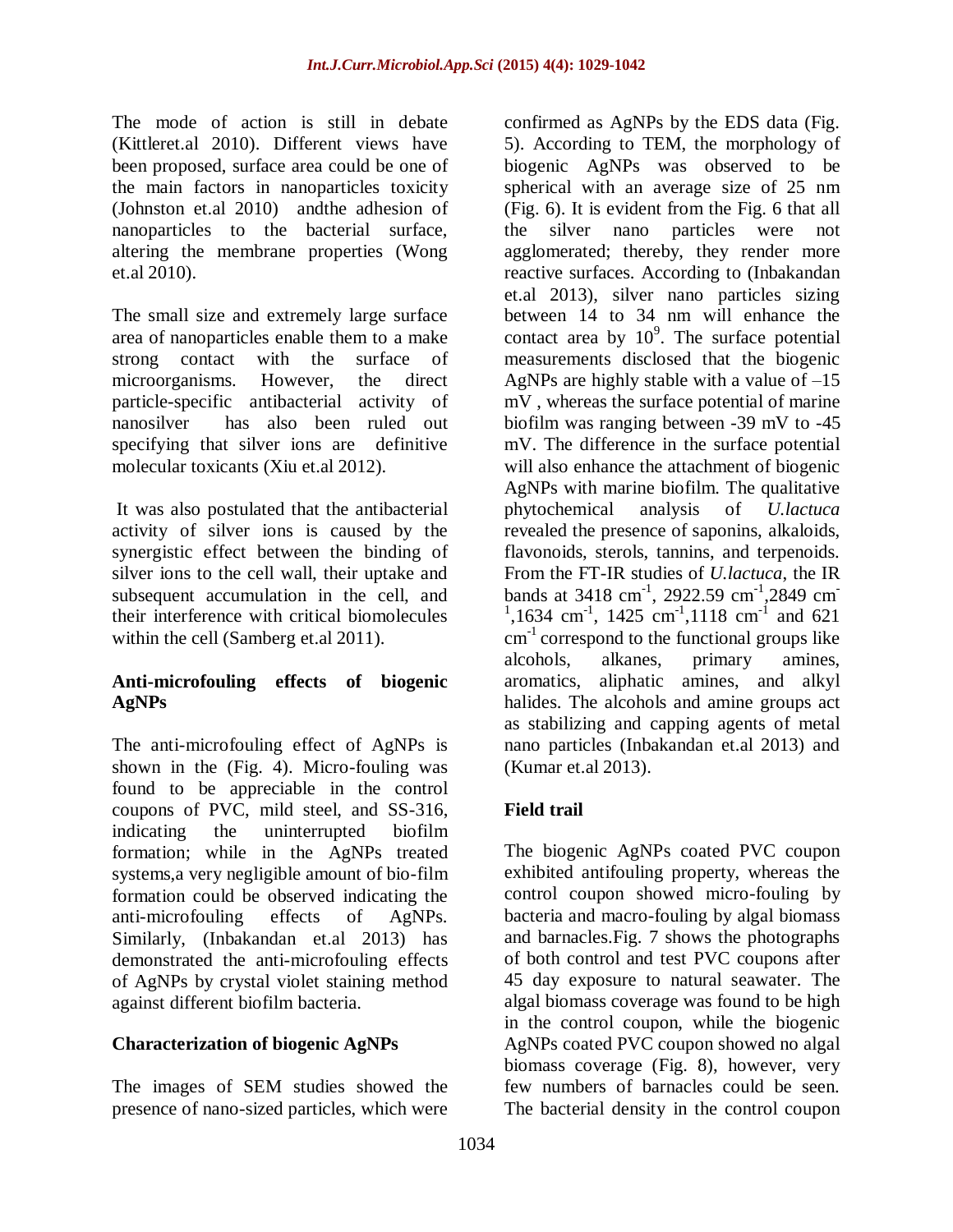was  $10^6$  times higher than the AgNPs coated coupon. As biogenic AgNPs exerted excellent antimicrobial activity, the process of macro fouling development on the study material could not be observed. This study again confirms the general perception that microbial biofilm is a prerequisite for macro-fouling to take place.

### **Toxicity studies**

Ecological effects regarding the toxicity of AgNPs have become prevalent (Nowack et.al 2010). Hence, it is necessary to study the response of biogenic AgNPs against non-targeted species. When *A.salina* is cultured in laboratory conditions, natural death could be possible. Biogenic AgNPs also had a minimal lethal effect on *A.salina.*  During the first hour of observation, 85 % of the populations were alive; gradually, the survival rates in both control and test systems were almost equal. This study indicates that the brine shrimp *A.salina* is susceptible to AgNPs due to sudden initial

shock when a foreign material is added to the system.

From the overall results, it could be concluded that *U.lactuca* is the best candidate species for the biosynthesis of AgNPs. Further, the biogenic AgNPs exhibited appreciable antimicrobial, antimicrofouling activities. Hence, biogenic AgNPs based antifouling coating could be used in minor equipment. With regard to the antifouling studies made in the present investigation, a period of 45 days is too short by which no claim could be made for its antifouling activity. For evaluating the antifouling effects of AgNPs in the field conditions, a detailed study is required, which should address some of the properties of the coatings like the quality of the binder,the thickness of coating, surface contact angle, release rate, maximum endurance period of the coating as well as biocide, toxicity to non-target organisms, etc.

**Fig.1** UV-Visible spectra of biogenic AgNPs

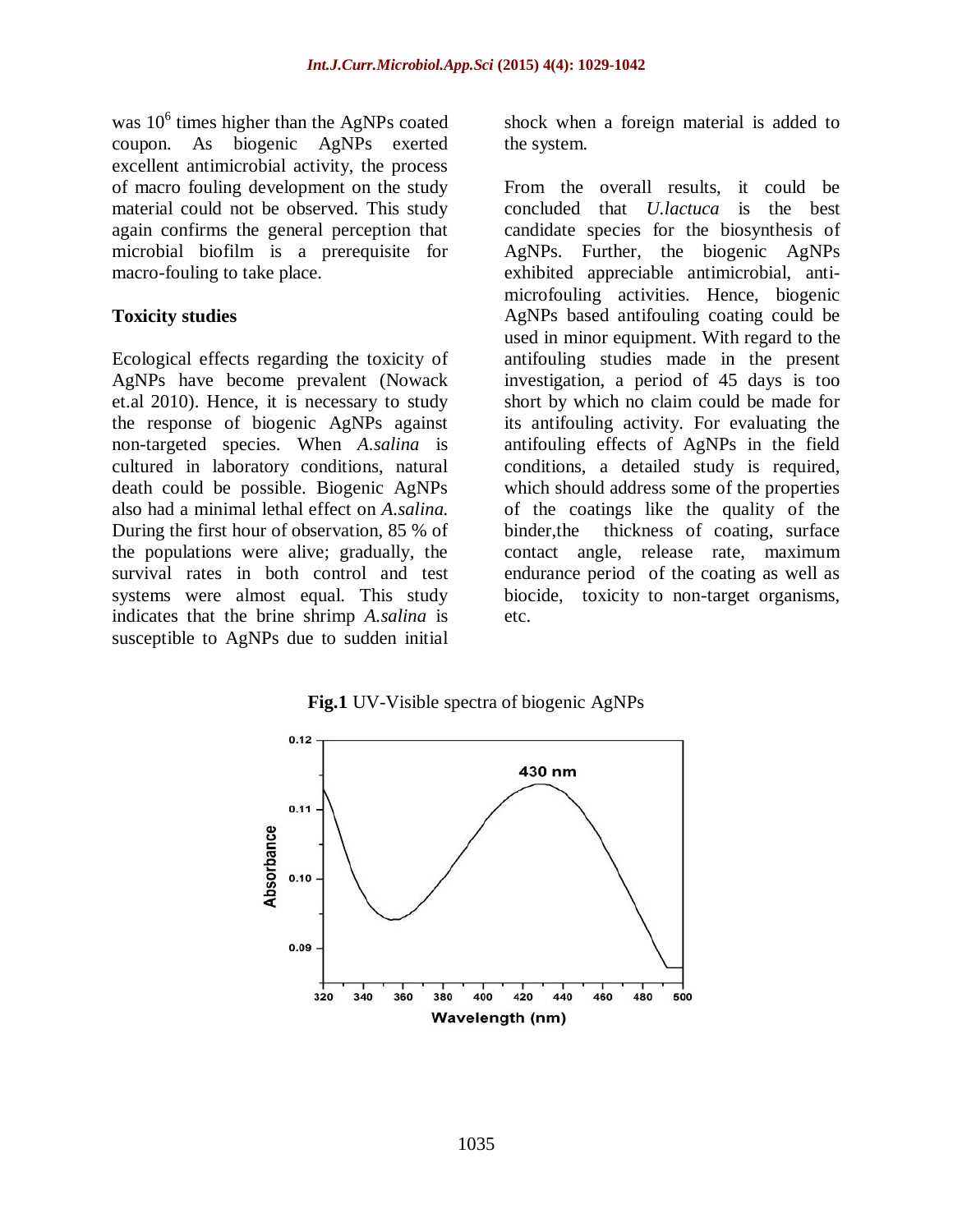



**Fig.3** Microbicidal effect of AgNPs synthesized by U.lactuca

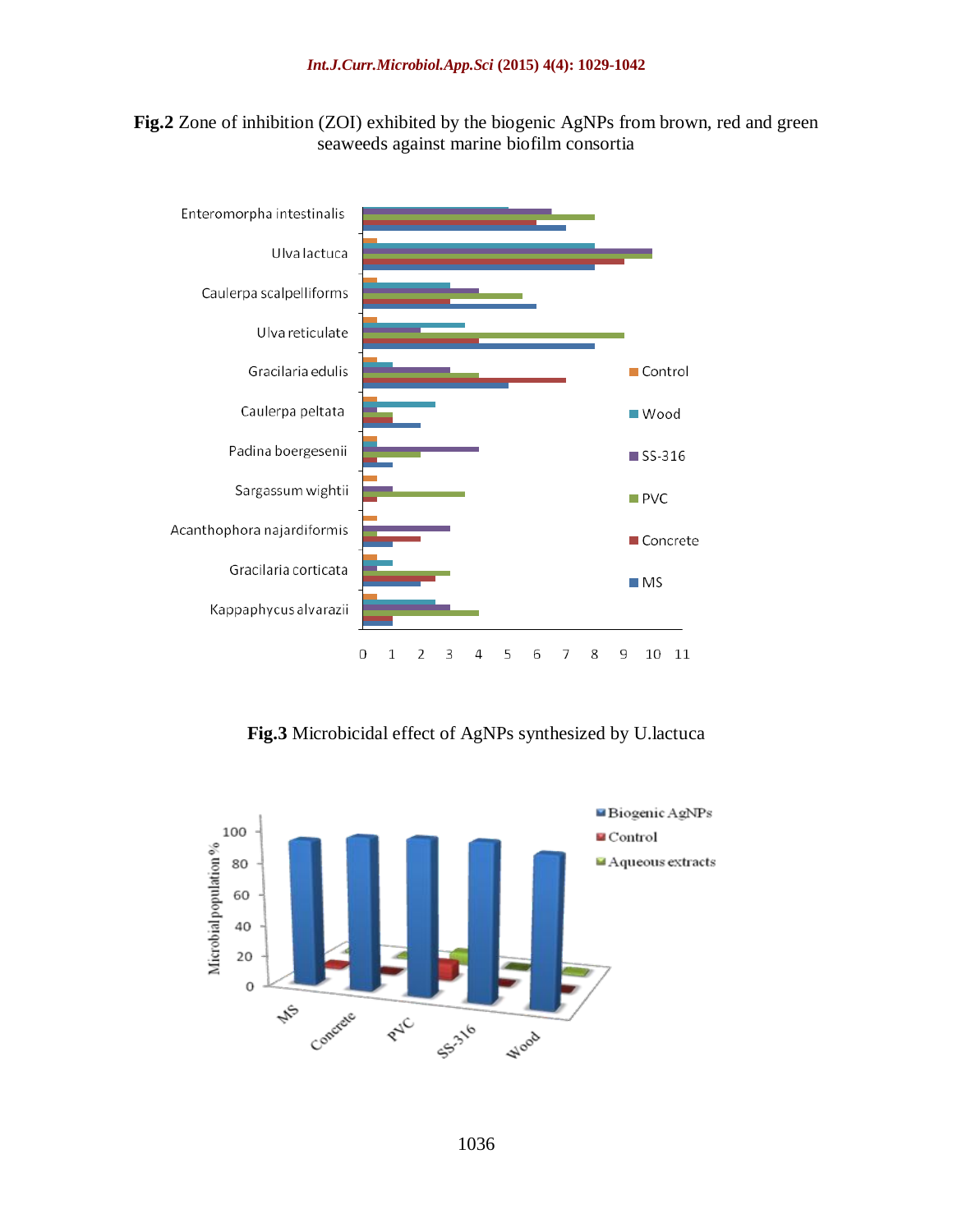**Fig.4** Epi-fluorescence images showing anti-microfouling effect of biogenic AgNPs - A, B and C indicate, the formation of marine bacterial bio-film on mild steel, PVC and SS-316 without AgNPs treatment; D, E, F indicate the Anti-microfouling effects of silver nano particles synthesized fromU.lactucaon mild steel, PVC and SS-316 respectively



**Fig.5** Scanning electron microscope (SEM) and EDS images of AgNPs synthesized by U.lactuca.

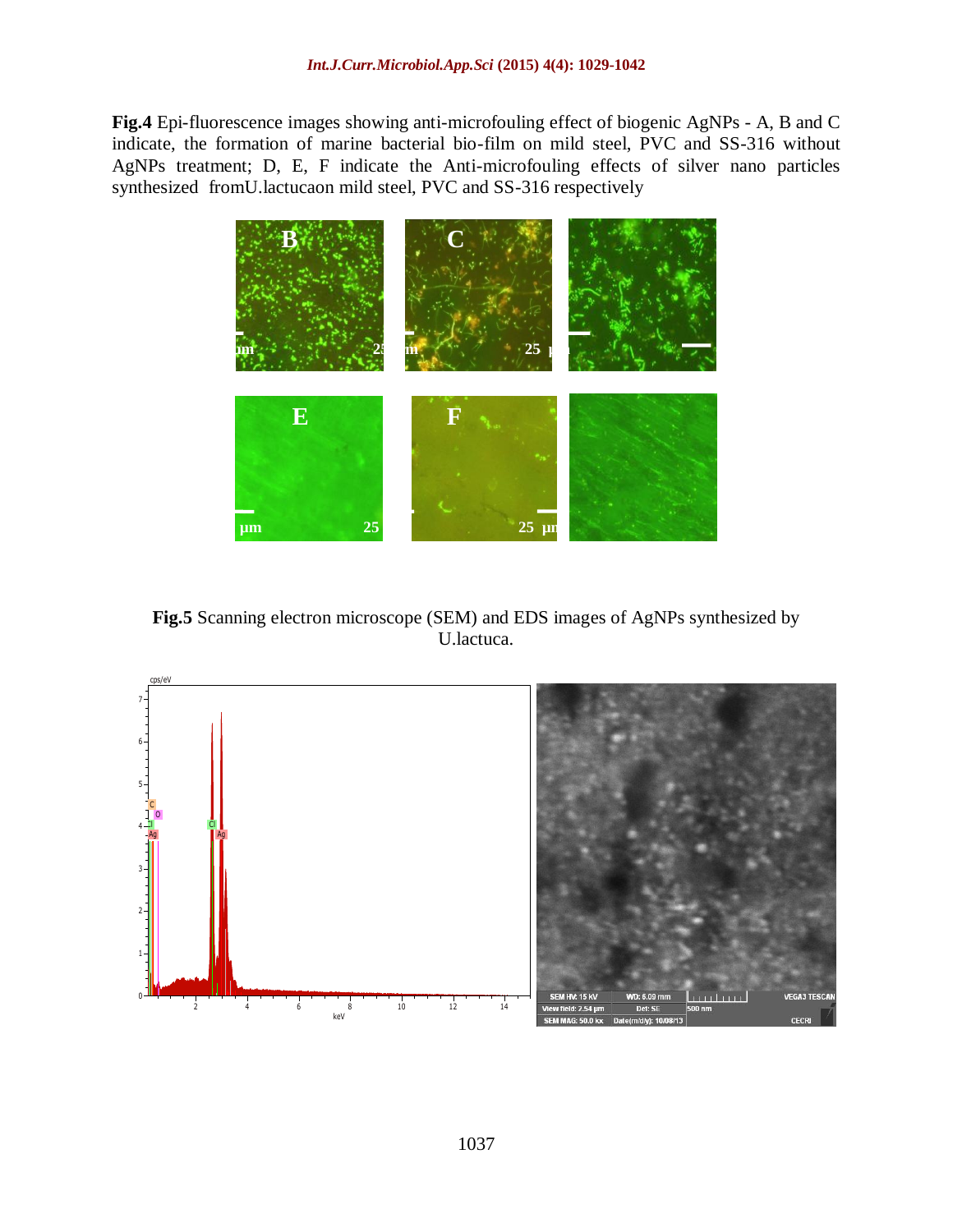#### *Int.J.Curr.Microbiol.App.Sci* **(2015) 4(4): 1029-1042**





**Fig.7** Antifouling effects of biogenicAgNPs coated in PVC coupons in natural seawater after 45 days exposure; A- Coating without AgNPs; B- Coating with AgNPs

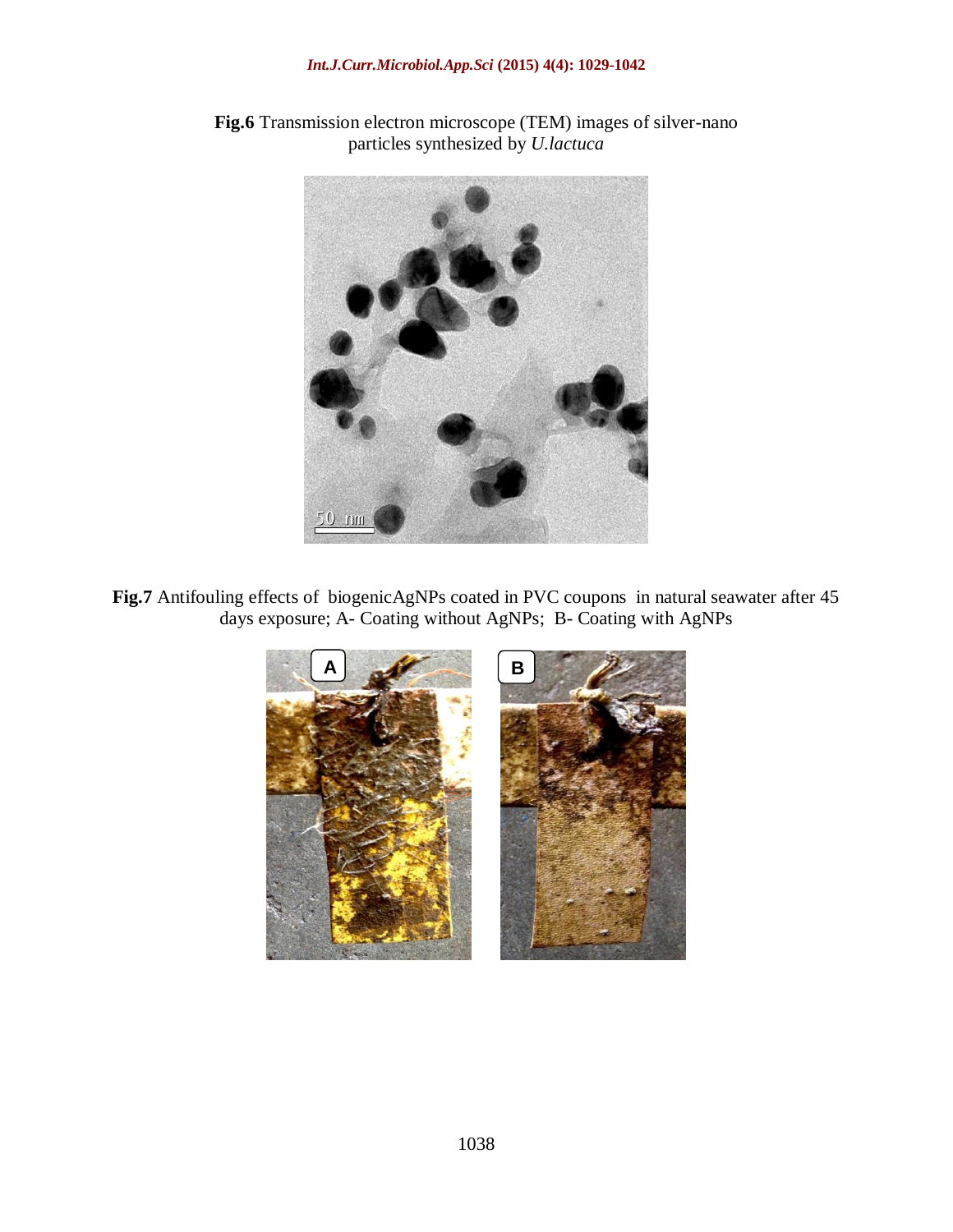



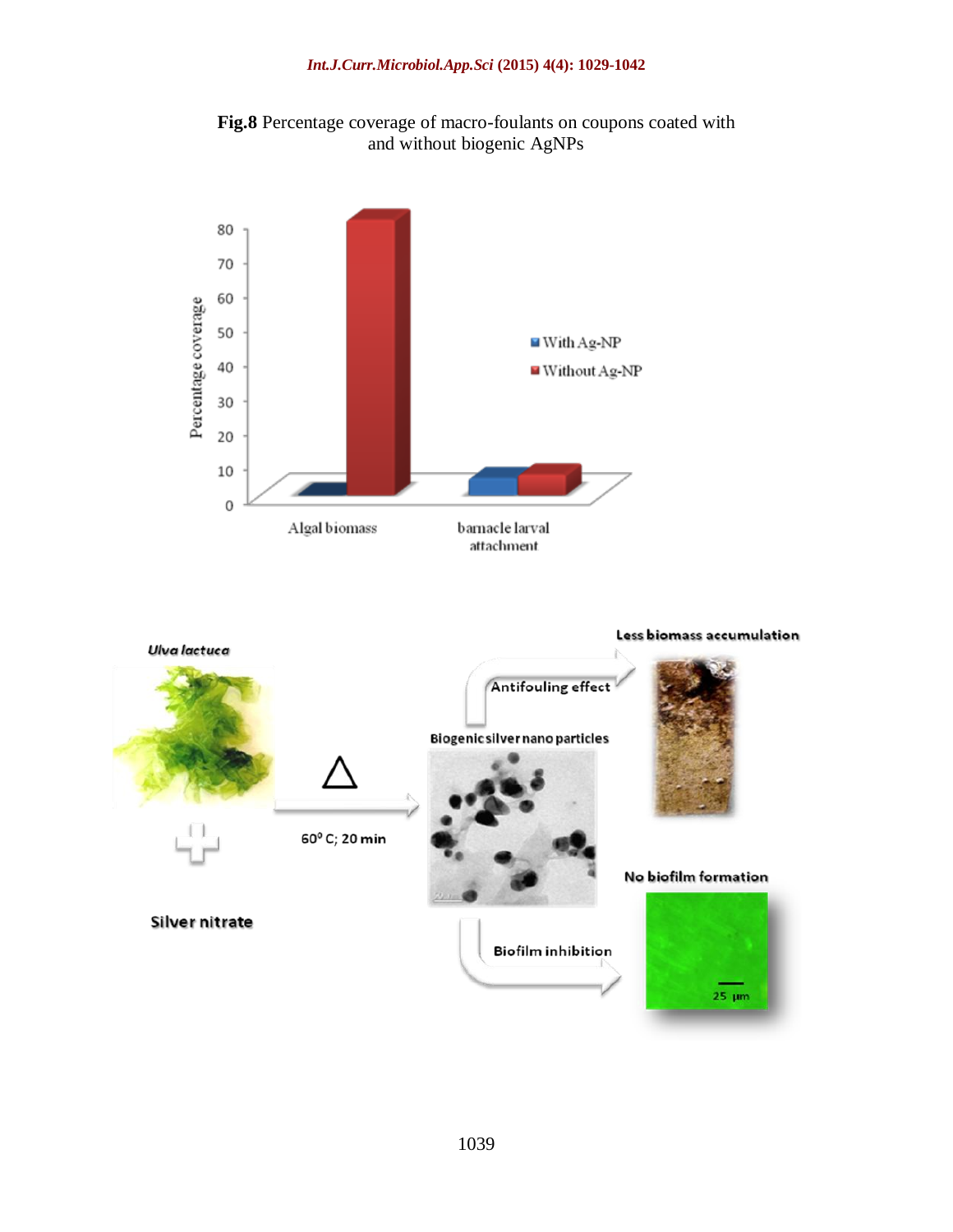# **Acknowledgements**

We wish to thank the Director, The Central Electrochemical Research Institute, Karaikudi for permission and encouragements. We also wish to thank the CSIR, New Delhi for the financial support through  $12<sup>th</sup>$  FYP - Intel Coat project (CSC0114E).

# **References**

- Amanulla Mohammed Fayaz, Kulandaivelu Balaji, Morukattu Girilal, Ruchi Yadav, Pudupalayam Thangavel Kalaichelvan, Ramasamy Venketesan. 2010. Biogenic synthesis of silver nanoparticles and their synergistic effect with antibiotics. Nanomedicine: Nanotechnology, Biology and Medicine. 6:103-109.
- Yebra, D. M., S. Kiil, K. Dam-Johansen,2004. Antifouling technology—past, present and future steps towards efficient and environmentally friendly antifouling coatings, Progress in Organic Coatings. 50: 75–104.
- Devi, J. Saraniya Bhimba, B. Valentin Peter, D. Mages.2012 Production of biogenic Silver nanoparticles using *Sargassumlongifolium* and its applications.Indian Journal of Geo-Marine Sciences.42:125-130.
- Hee-Jin Park , Soomin Park , JinkyuRoh, Sujin Kim, Kyunghee Choi, Jongheop Yi, Younghun Kim , Jeyong Yoon,2013. Biofilm-inactivating activity of silvernanoparticles: A comparison with silver ions, Journal of Industrial and Engineering Chemistry. 19:614-619.
- Inbakandan, Kumar C, Abraham LS, Kirubagaran R, Venkatesan R, Khan SA.2013. Silver nanoparticles with anti microfouling effect: A study againstmarine biofilm forming bacteria. Colloids Surfaces B Biointerfaces.111:636-643.
- Ivan Sondi,Branka Salopek-Sondi,2004. Silver nanoparticles as antimicrobial agent: a case study on *E. coli* as a model for Gram-negative bacteria, Journal of Colloid and Interface Science. 275:177-182.
- Johnston.H.J, Hutchison, G.Christensen, F.M.Peters, S.Hankin, S.Stone, 2010.A review of the in vivo and in vitro toxicity of silver and gold particulates: Particle attributes and biological mechanisms responsible for the observed toxicity. Critical reviews in toxicology.4:328–346.
- Kittler.S,Greulich. C,Diendorf .J,Köller.M, Epple.M, 2010.Toxicity of silver nanoparticles increases during storage because of slow dissolution under release of silver ions. Chemistry of Materials.22: 4548–4554.
- Gnanadesigan, M., M. Anand , S. Ravikumar, M. Maruthupandy ,M. Syed Ali ,V. Vijayakumar A. K. Kumaraguru. 2012. Antibacterial potential of biosynthesised silver anoparticles using *Avicennia marina* mangrove plant. Applied Nanoscience.2:143-147.
- Melaiye,W. J. Youngs, . 2005. Silver and its application as an antimicrobial agent. Expert Opinion on Therapeutic Patents. 15:125-130.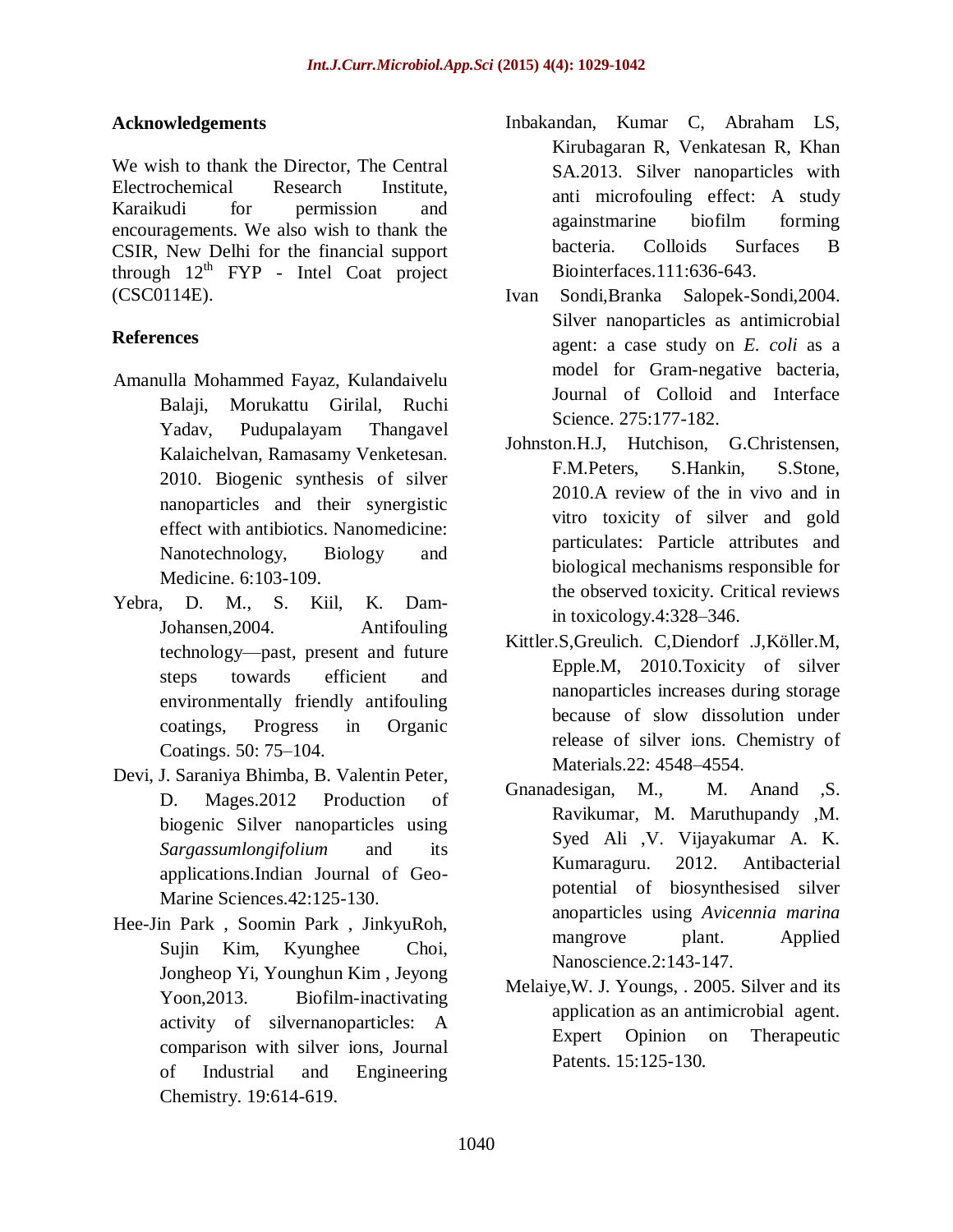- Mohammad J. Hajipour, Katharina M. Fromm, Ali Akbar Ashkarran, Dorleta Jimenez de Aberasturi, Idoia Ruiz de Larramendi, TeofiloRojo, VahidSerpooshan, Wolfgang J.Parak , MortezaMahmoudi. 2012. Antibacterial properties of nanoparticles. Trends in Biotechnology.30: 499-511.
- Nowack.B, Krug.H.F, Height.M, 2010.120 years of nanosilver history: Implications for policy makers. Environmental Science and Technology, 45:1177–1183.
- Kumar, P., S. SenthamilSelvi, M. Govindaraju.2013. Seaweed-mediated biosynthesis of silver nanoparticles using *Gracilaria corticata* for its antifungal activity against *Candida sp.* Applied Nanoscience.3:495-500.
- Russell, A.D, Hugo, W.B.1994. Antimicrobial activity and action of silver. Progress in Medicinal Chemistry.31:351-370.
- Palanichamy, S., G. Subramanian,M. Eashwar. 2012. Corrosion behaviour and biofouling characteristics of structural steel in the coastal waters of the Gulf of Mannar(Bay of Bengal), India. Biofouling. 28:441-451.
- Rajesh, S., D. Patric Raja , J.M. Rathi and K. Sahayaraj. 2012. Biosynthesis of silver nanoparticles using *Ulvafasciata* (Delile) ethylacetate extract and its activity against *Xanthomonas campestris V. malvacearum.* Journal of Biopesticides .5 :119-128.
- Samberg, M.E.; Orndorff, P.E.; Monteiro-Riviere, N.A.2011. Antibacterial

efficacy of silver nanoparticles of different sizes, surface conditions and synthesis methods. Nanotoxicology .5:244–253.

- Sastry.M, Patil.V,Sainkar.S.R, 1998. Electrostatically Controlled diffusion of carboxylic acid derivatives silver colloidal particles in thermally evaporated fatty amine films. Journal of Physical Chemistry .B. 102; 1404- 1410.
- Silver, S., Phung, L. T., Silver, G. 2006. Silver as biocides in burn and wound dressings and bacterial resistance to silver compounds .Journal of Industrial Microbiology and Biotechnology.33:627-634.
- Simbert, R.M. N.R. Krieg, 1997. Phenotypic characterization. In: Gerhardt, P., Murray, R.G.E., Wood, W.A., Krieg, N.R. (Eds.), Methods in General and Molecular Bacteriology. American Society for Microbiology, 607–653.
- Sneath, P.H.A., N.S. Mair, M.E. Sharpe and J.G. Holt, 1986. Bergey's Manual of Systematic Bacteriology,Williams and Wilkins, Baltimore, US, 2:965–1599.
- Sri Ramkumar Vijayan, Prakash Santhiyagu, Muthukkumarasamy Singamuthu, Natarajan KumariAhila, Ravindran Jayaraman, and Kannapiran Ethiraj.2014.Synthesis and Characterization of Silver and Gold Nanoparticles Using Aqueous Extract of Seaweed. *Turbinariaconoides*, and Their AntimicrofoulingActivity,The Scientific World Journal.2014: 1-10
- Susan W.P. Wijnhoven , Willie J.G.M. Peijnenburg, Carla, Herberts